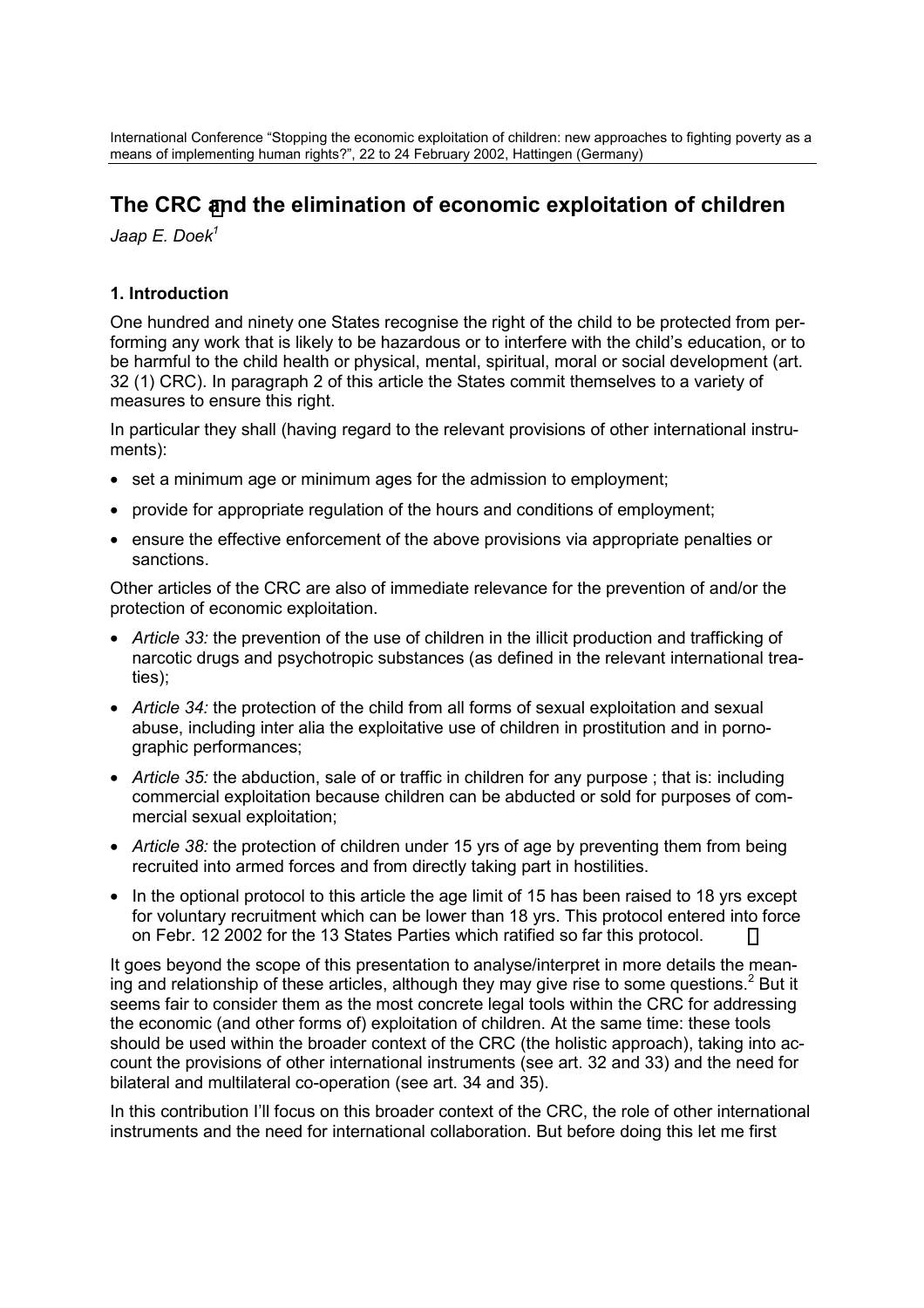address some possible misunderstandings in relation to the meaning/the interpretation of article 32 CRC.

## **2. Article 32 CRC: what it does/does not mean**

In the domain of "Child Labour" there is an ongoing discussion in which some experts argue at length – r[efe](#page-5-0)rring inter alia to the wide variety of social and cultural contexts – that work performed by children, even at very young ages (between 6-12 yrs of age) is not necessarily bad for their physical, cognitive, emotional or social and m oral development. Therefore, a general and universally applicable minimum age for admission to employment or *work* (emphasis added) is presented as questionable (see in this regard article 1 (1) of the ILO Convention 138).<sup>3</sup> Without engaging myself in this discussion, let me emphasise what article 32 CRC *does* and *does not* say.

- it provides every child with protection from economic *exploitation* and from performing work likely to be *hazardous*, to interfere (that is negatively affects) with her/his education or to be *harmful* for her/his develo[pm](#page-5-0)ent;
- it *does not* prevent the child from performing work that does not meet these qualifications;
- it *does require* that a minimum age is *or* minimum ages are set to ensure the implementation of article 32, that is minimum age(s) for admission to employment or any (other) work that is hazardous etc. (see above; $4$
- it *does not require* that *one* age limit is set below which any kind of work performed by children is forbidden;
- it does not require a specific minimum age or ages allowing States Parties to set different age limits depending e.g. on the nature or the conditions of work;
- but it does take into account ILO Convention 138, meaning that the age limits (a general one; one for hazardous work and another one for light work) in that Convention can and should be used as guidelines for States Parties to the CRC which are not (yet party to ILO Convention 138.

### **3. Article 32 et alia and the CRC's holistic approach**

In 1993 the UN Committee on the Rights of the Child (hereafter: the Committee) devoted its  $2<sup>nd</sup>$  (annual) discussion day to the economic exploitation of children In the recommendations which came out of this discussion day the Committee underlined that the rights in the CRC are indivisible and interrelated and that they are all inherent to the human dignity of the child. Each right set forth in the CRC in this case, the right to be protected from economic exploitation, should therefore take into account the implementation of and respect for all the other rights of the child (UN Doc. CRC/c/20). This holistic approach sounds good, almost magical, but what does it actually mean in relation to article 32 and the related articles dealing with economic exploitation?

Let me try to explain and in order to do so, I'll make a distinction between the provisions which more particularly recognise the child as a subject of rights and those provisions which put child labour in the context of social and economic rights.

### **3a. The child as subject of rights**

If a State Party to the CRC want to address the economic exploitation of children or work that is hazardous and/or otherwise harmful for their development in accordance with the text and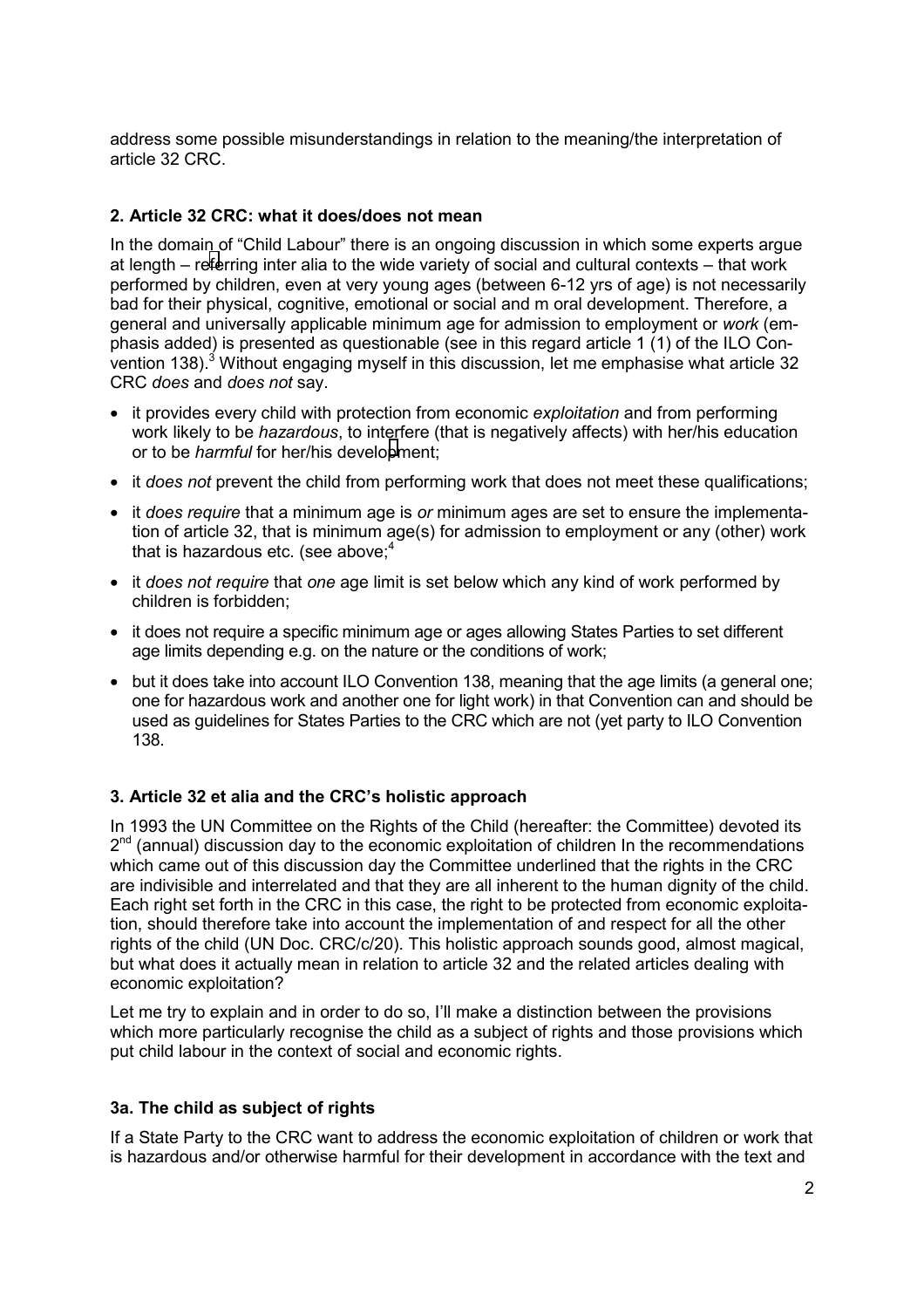spirit of the CRC, it has to respect the child as a bearer of rights. This means – but is not limited to – the implementation of the general principles of the CRC and the civil rights and freedom as enshrined in the CRC. This contribution does not allow for a full elaboration of the consequences of these general principles (inter alia: non discrimination, best interests and the right to life survival and development) and the civil rights and freedoms. I'll limit myself to briefly presenting (the meaning of) some of these provisions.

*Article 12* provide the child with the right (to be assured by the State Party) to express her/his view in all matters affecting her/him. The views shall be given due weight in accordance with the age and maturity of the child. For the exercise of this right the right of freedom of expression is an important support (art. 13 CRC). At the same time, the freedom to seek, receive and impart information and ideas is crucial for any child who wants to form an opinion (art. 13 CRC). A well based opinion will most likely receive more attention than an uninformed view.

All the above rights provide the child with an excellent opportunity to become actively involved in decision making processes relevant to her/him. The child is not only the passive recipient of all kind of services provided to her/him by adults/organisations/the State on the basis of her/his right to inter alia education, health care and protection. In a manner consistent with her/his evolving capacities, the child should be allowed to exercise the rights recognised in the CRC (art. 5 CRC). The right to express well informed views is a very important tool in this regard. It is not enough to pay lip service to the idea that the child is a bearer of rights. We should also recognise and respect her/him as a person who can exercise her/his rights depending on her/his evolving capacities, capacities which normally increase with growing maturity.

For the protection from economic exploitation (including the various forms covered in articles 33-36) this means that a government, which wants to take one or more of the measures mentioned in article 32 CRC, should involve working children by giving them a fair opportunity to express well informed views, views which should be taken into account. In this regard it is not enough just to listen to the children's views. If a government (or any other body in this regard) takes measures which differ from the views of the children, it should explicitly give the reasons for such deviation.

An important instrument for an effective participation of the child in the exercise of her/his right is the right to freedom of association and to freedom of peaceful assembly (art. 15 CRC). It allows in this case the working children to organise themselves and to meet for discussion of their interests vis à vis measures prepared by e.g. the government for the protection from economic exploitation.

This form of organised child participation presents a number of challenges, inter alia the need to avoid "tokenism", to work closely with working children in a non-directive way in order to avoid that they become their master's voice and the democratic representation of working children in national or international fora

But examples in Latin America (Manthoc in Peru), Africa (a newsletter for and by working children) and Asia (India, the Bhirma Sanga Association) show that it is possible to develop effective organisations of working children.

Working children are not only subjects of rights but are also empowered (using the possibilities given to them in article 12, 13 and 15) to actively exercise their rights. What are these rights? The short answer: all the rights recognised in the CRC. But I'll focus on the economic social and cultural rights.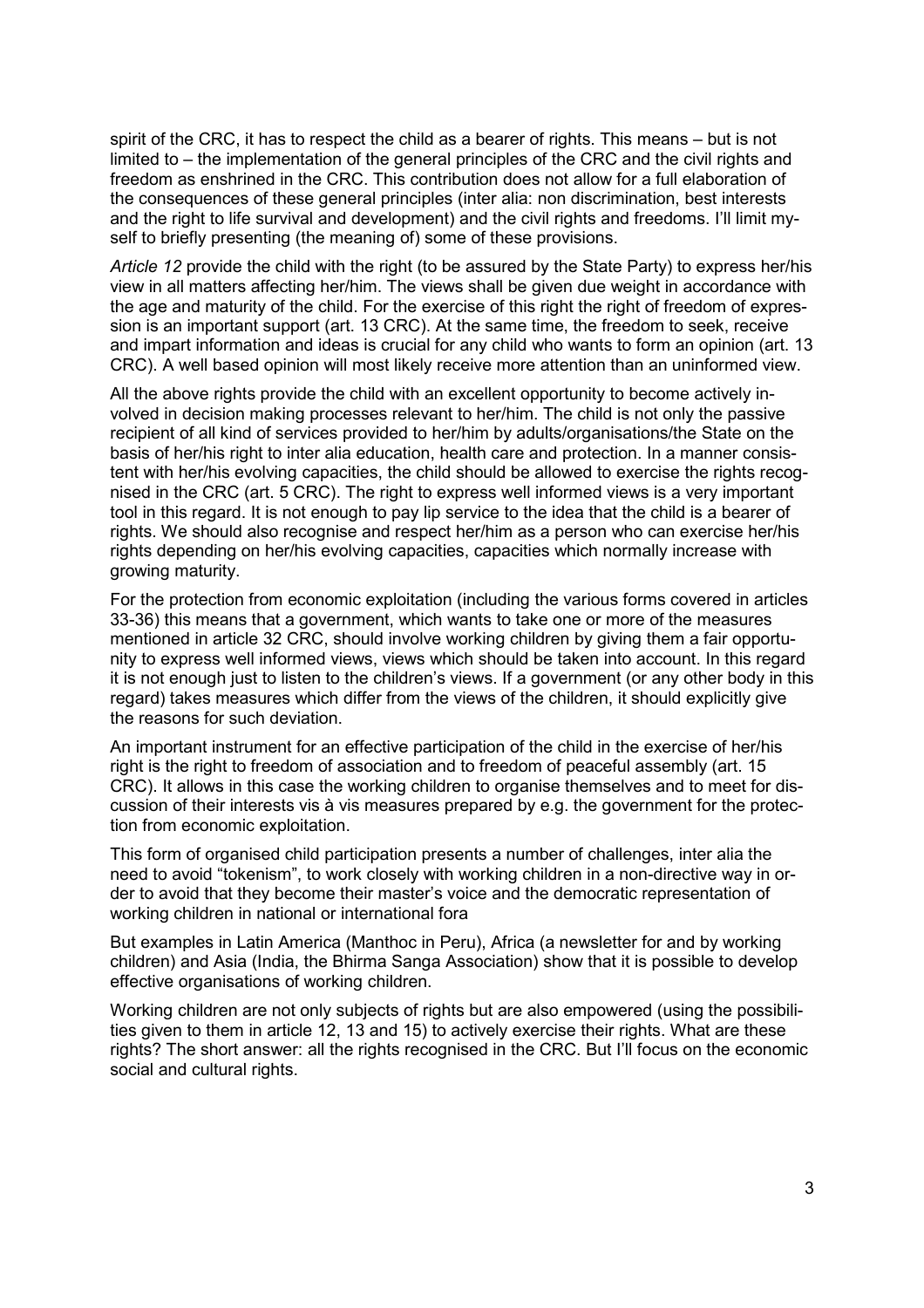### **3.b. Economic exploitati[on](#page-5-0) and the child's economic, social and cultural rights**

Poverty is, without doubt, the root cause of economic exploitation of children, an exploitation which at the same perpetuates poverty. In other words: the best way to prevent the economic exploitation of children is to reduce and eradicate poverty. In legal terms it means: the full implementation of the economic, social and cultural rights of the child. Article 4 CRC requires that States Parties undertake measures to this end "to the maximum extent of their available resources and where needed within the framework of international co-operation".

As far I know there is not (yet) a clear consensus on which provisions of the CRC belong to the categ[or](#page-5-0)y ecosoc rights.<sup>5</sup> A study in this regard is needed if not only for a more specific interpretation of the meaning of article 4. It is, furthermore, necessary to elaborate on the meaning of "maximum extent" and of "available resources". But this goes beyond the scope of this presentation. I'll limit myself to a reference to a General Comment of the UN Committee on Economic, Social and Cultural Rights: "Even where the available resources are demonstrably inadequate the obligation remains for a State Party to strive to ensure the widest possible enjoyment of the relevant rights under the prevailing circumstances. Moreover, the obligations to monitor the extent of the realisation, or more especially the non-realisation, of economic, social and cultural rights and to devise strategies and programmes for their promotion, are not in any way eliminated as a result of resource constrains.<sup>6</sup>

Back to the CRC, its holistic approach and the legislative, administrative, social and educational measures a State Party shall take to protect a child from economic exploitation. These measures cannot and should not be limited to the areas mentioned in article 32, para 2 under a-c CRC. In order to meet its obligation to protect children from economic exploitation, the holistic approach requires a State Party to develop a comprehensive policy that inter alia focuses also on the implementation of ecosoc rights. This means that such a policy – e.g. as part of an Poverty Reduction Strategy – should also include measures for the effective implementation of the right of every child

- 1. to a standard of living adequate for the child's development (art. 27 CRC);
- 2. to the enjoyment of the highest attainable standard of health and to access to health care services (art. 24 CRC);
- 3. to education, that is access to free and compulsory primary education of good quality as reflected in the aims of education (art. 28 and 29 CRC).

Other rights (e.g. art. 26 on social security; art. 18, 27(3) the assistance to parents) can be mentioned but it should be clear that children in exercising their right to be protected from economic exploitation should not limit themselves to matters like: minimum age(s), regulations of working hours or working conditions. They can and should insist on more than that and pursue the full implementation of their social, economic and cultural rights. Without that implementation their economic exploitation will most likely continue to exist.

### **4. ILO-Convention 182**

Others will elaborate on ILO's role in stopping economic exploitation of children and particularly its International Programme for the Elimination of Child Labour (IPEC). In this paragraph I like to underline the close link between ILO Convention and the CRC. In paragraph 1 of this contribution I listed the articles which are – next to article 32 – important for combating economic exploitation of children. If one compares the content of the articles 32-26 CRC with, in particular article 3 of the ILO Convention 182 listing the worst forms of child labour, the similarities are remarkable:

• debt bondage; serfdom; forced or compulsory labour; all forms of slavery and any work which will harm the health, safety or morals of children (see art. 32 CRC);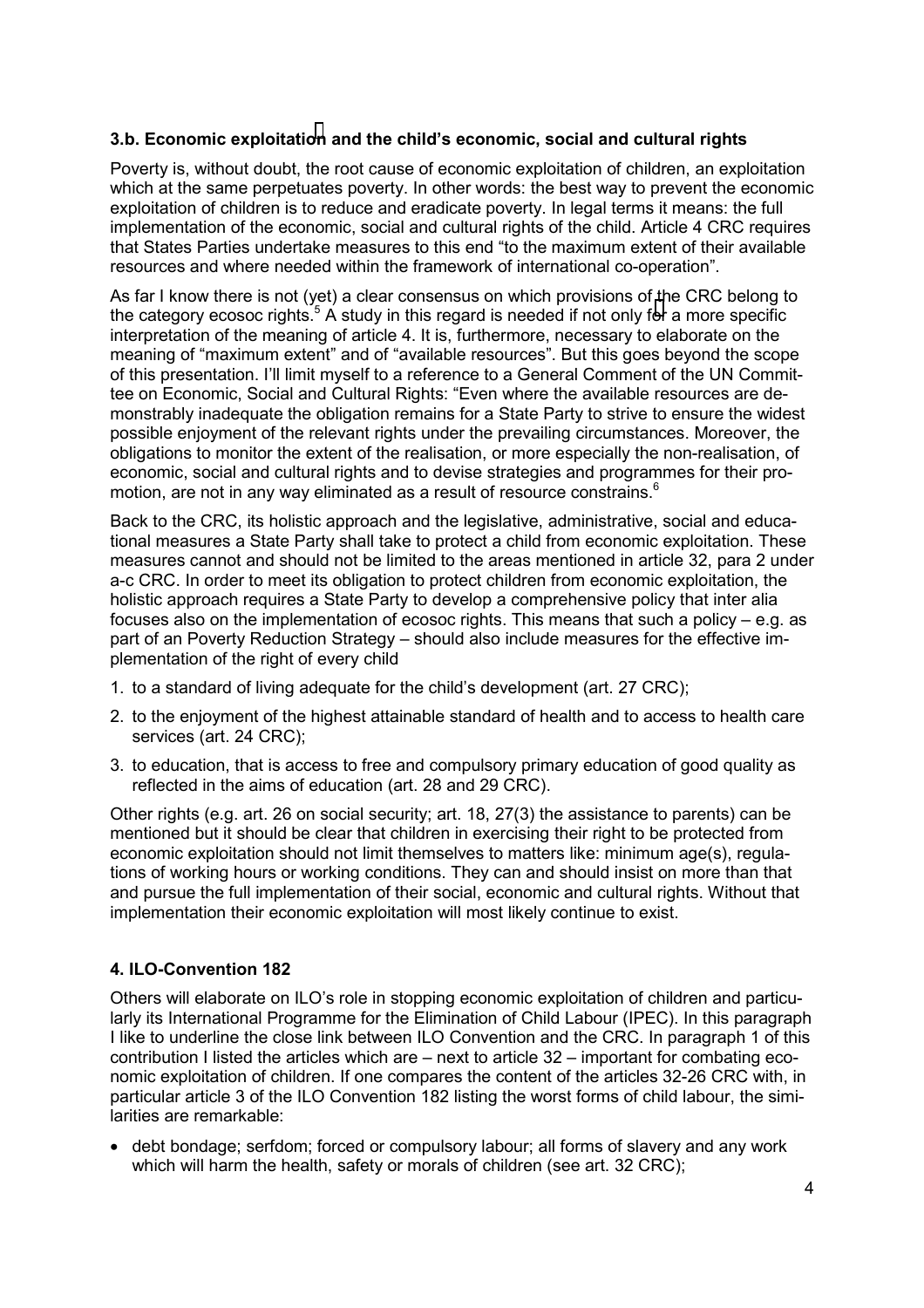- the procuring or offering of children for production and trafficking of drugs (see art. 33 CRC);
- the use, procuring or offering of children for prostitution and pornography (see art. 34) CRC);
- the sale and trafficking of children (see art. 35 CRC and in conjunction with Optimal Protocol on the Sale of Children, Child Prostitution and Child Pornography);
- the forced or compulsory recruitment of child soldiers (see art. 38 CRC jo the Optional Protocol on Children in Armed Conflict).

This means at least two things:

- the ILO Convention 182 and the CRC are mutually strengthening the efforts to stop the economic exploitation of children and more in particular the worst forms of child labour. The UN Committee on the Rights of the Child therefore systemically recommends the States Parties to ratify ILO Convention 182;
- the ILO and the CRC should develop a close collaboration with a view to effectively promote the elimination of the worst forms of child labour as listed in the ILO Convention 182 and the articles 32-35 and 38 CRC; this should include inter alia the promotion of the two optional protocols to the CRC and the development of an exchange of information per country in order to make the monitoring by both the ILO and the Committee in this regard as effective as possible. One of the positive effects of this collaboration could be that within the tripartite structure of the ILO (governments, employers, workers) more opportunities are given to working children to express their views and to be more actively involved in the elimination of the worst forms of child labour (in accordance with their rights recognised in the CRC, a convention which is ratified by all States (except USA) which so far ratified ILO Convention 182).

### **5. International Co-operation**

Combating economic exploitation of children in the global economy of to-day requires international co-operation. However, this co-operation is not a matter of well-understood selfinterest and/or charity driven generosity. The CRC provides a clear legal basis for such cooperation making it a matter of human rights and an instrument in the realisation of these rights.

Article 4 CRC makes a reference to the international co-operation as a framework in which the implementation of children's rights in general can take place. Other articles (23 on disabled child; 24 on health care and 28 on education) expect States Parties to promote and encourage international co-operation for the (progressive) achievement of the full realisation of these rights. In this co-operation special attention shall be given to the needs of developing countries.

The effects of this right-based co-operation are already visible in the IPEC-ILO activities (donor countries and receiving countries) and so far mostly on a bilateral basis in the fight against commercial sexual exploitation. Other areas of this co-operation are – as expected by the CRC – health and education. But at the same time, much more could and should be done to create an international co-operation and solidarity for the progressive and full implementation of the CRC in order to honour the legal commitment undertaken when ratifying the CRC.